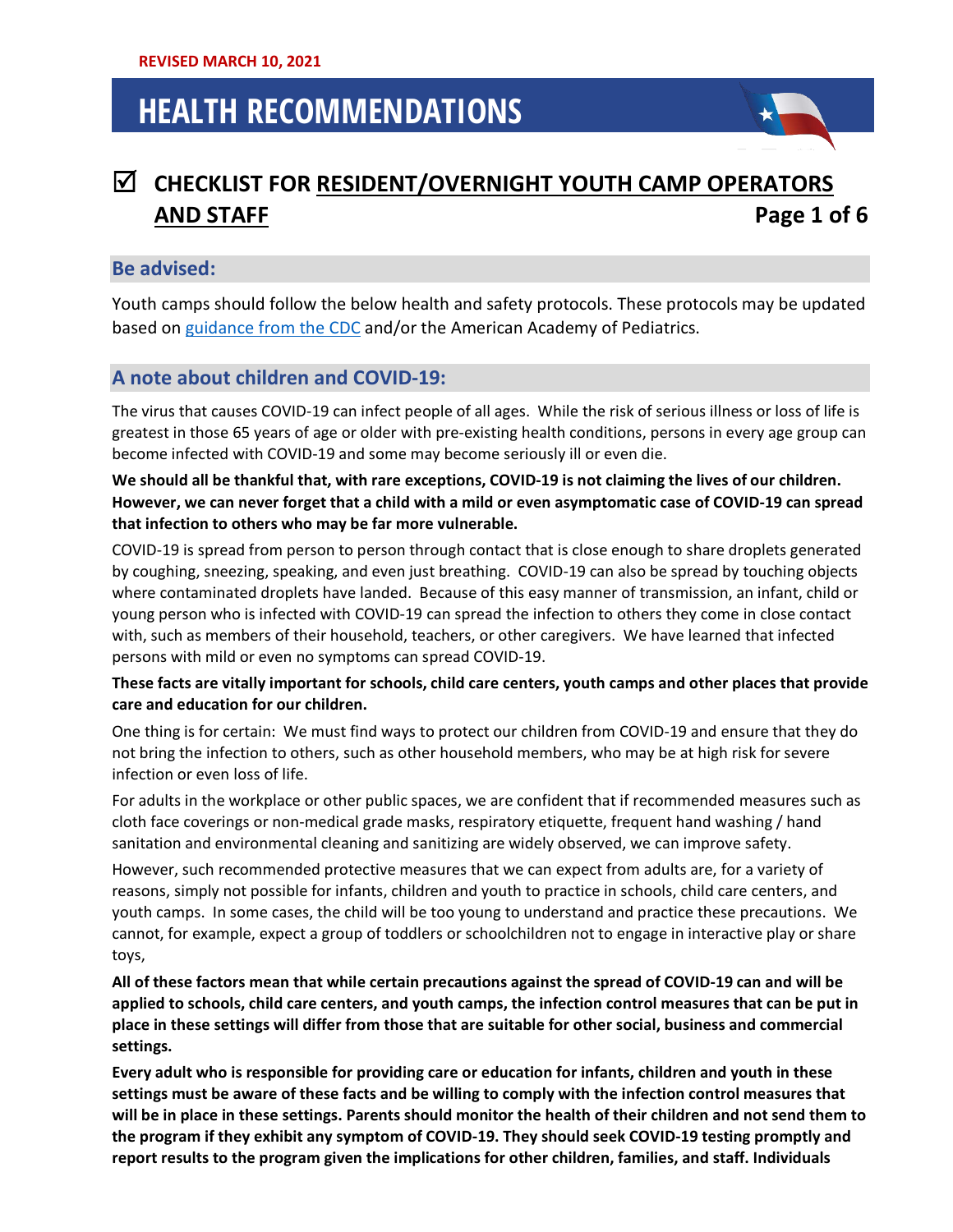

### **OVERNIGHT YOUTH CAMP OPERATORS AND STAFF: Page 2 of 6**

**aged 65 or older are at a higher risk of COVID-19. Parents should protect any vulnerable persons who are members of the same household or come into frequent, close contact with infants, children and youth who attend child care centers, schools, or youth camps.**

### **About health recommendations:**

*Individuals age 10 or older are strongly encouraged to wear face coverings over the nose and mouth wherever it is not feasible to maintain 6 feet of social distancing from another person not in the same household.*

*The following are the health recommendations for all resident/overnight youth camps choosing to operate in Texas. Overnight youth camp operators may adopt additional protocols consistent with their specific needs and circumstances to help protect the health and safety of all employees, contractors, volunteers and resident campers.*

*The virus that causes COVID-19 can be spread to others by infected persons who have few or no symptoms. Even if an infected person is only mildly ill, the people they spread it to may become seriously ill or even die, especially if that person is 65 or older with pre-existing health conditions that place them at higher risk. Because of the hidden nature of this threat, everyone should rigorously follow the practices specified in these recommendations. The virus that causes COVID-19 is still circulating in our communities. We should continue to observe practices that protect everyone, including those who are most vulnerable.*

*Please note, public health guidance cannot anticipate every unique situation. Resident/overnight youth camps should stay informed and take actions based on common sense and wise judgment that will protect health and support economic revitalization. Resident/overnight youth camps should also be mindful of federal and state employment and disability laws, workplace safety standards, and accessibility standards to address the needs of both workers and customers.*

**Health recommendations for camp employees, contractors, volunteers ("staff"):**

 **Provide notice to the parent or guardian that the parent or guardian may choose to either pick up their camper or to let the camper remain and trust the camp to take appropriate safeguards when informed by the camp operator that a child at camp has tested positive for COVID-19.**

 $\Box$  Train all staff on appropriate cleaning and disinfection, hand hygiene, and respiratory etiquette.

 Before attending, upon arrival, and at least daily while at camp, screen all staff for any of the following new or worsening signs or symptoms of possible COVID-19:

| Cough                                         | Sore throat                                                                |
|-----------------------------------------------|----------------------------------------------------------------------------|
| Shortness of breath or difficulty breathing L | Loss of taste or smell                                                     |
| Chills                                        | Diarrhea                                                                   |
| Repeated shaking with chills                  | Feeling feverish or a measured temperature                                 |
| Muscle pain                                   | greater than or equal to 100.0 degrees Fahrenheit                          |
| Headache                                      | Known close contact with a person who is lab<br>confirmed to have COVID-19 |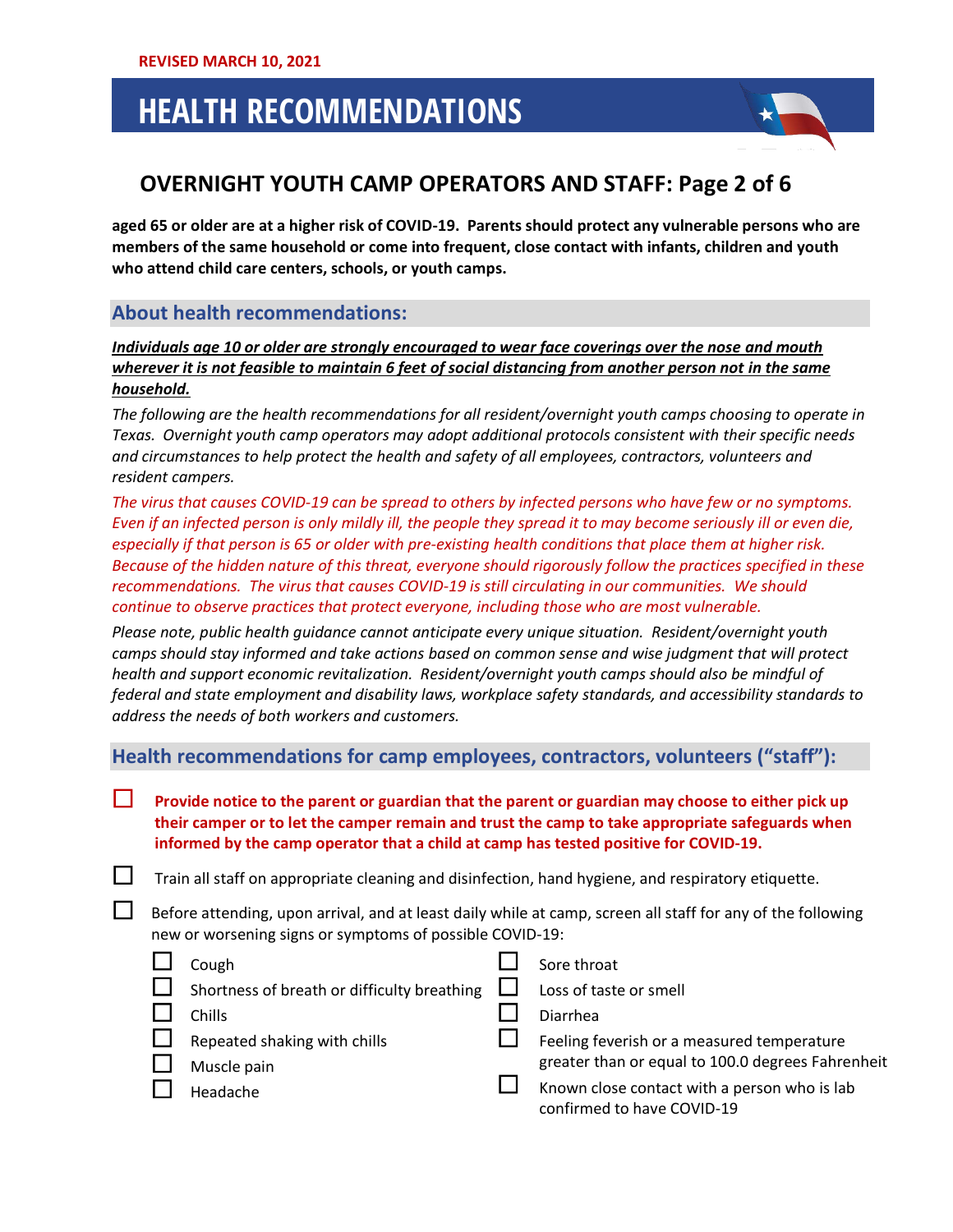

### **OVERNIGHT YOUTH CAMP OPERATORS AND STAFF: Page 3 of 6**

- $\Box$  Strongly consider requiring staff to report to campgrounds and facilities 7-10 days, with a preference for 10 days, prior to the start of camp session. During this time, monitor employees and contractors for new or worsening signs or symptoms of possible COVID-19 to confirm staff is not infected.
- $\Box$  Staff should mitigate environmental exposures by additional cleaning and disinfecting of symptomatic staff's work area, common areas, bathrooms, and any cabins staff visited.
- Staff should follow and supervise the Cabin Hygiene Plan, Dining Hygiene Plan, Program Activity Plan, and, if applicable, Transportation Plan.

Camps should act consistent with all US State Department travel restrictions for international travel.

### **Health recommendations regarding sick campers and staff members:**

- $\Box$  Isolate staff exhibiting new or worsening signs or symptoms of possible COVID-19 and work with state or local public health authorities, as applicable.
	- Staff exhibiting new or worsening symptoms of possible COVID-19 should receive a nucleic acid-based COVID-19 test. Find [TX COVID-19 Test Collection Sites](https://txdps.maps.arcgis.com/apps/webappviewer/index.html?id=8bf7c6a436a64bfe9a5ce25be580e4ff) online, contact the local health department for testing, or see a health care provider.

 $\Box$  Do not allow staff with the new or worsening signs or symptoms of COVID-19 to return to work until:

- In the case of a staff member who was diagnosed with COVID-19, the individual may return to work when all three of the following criteria are met: at least 3 days (72 hours) have passed *since recovery* (resolution of fever without the use of fever-reducing medications); and the individual has *improvement* in symptoms (e.g., cough, shortness of breath); and at least 10 days have passed *since symptoms first appeared*; or
- In the case of a staff member who has symptoms that could be COVID-19 and does not get evaluated by a medical professional or tested for COVID-19, the individual is assumed to have COVID-19, and the individual may not return to work until the individual has completed the same three-step criteria listed above; or
- If the staff member has symptoms that could be COVID-19 and wants to return to work before completing the above self-isolation period, the individual must obtain a medical professional's note clearing the individual for return based on a negative nucleic acid COVID-19 test and an alternative diagnosis.

 $\Box$  Staff should help the camp operator in identifying exposure risks (a.k.a. contact tracing).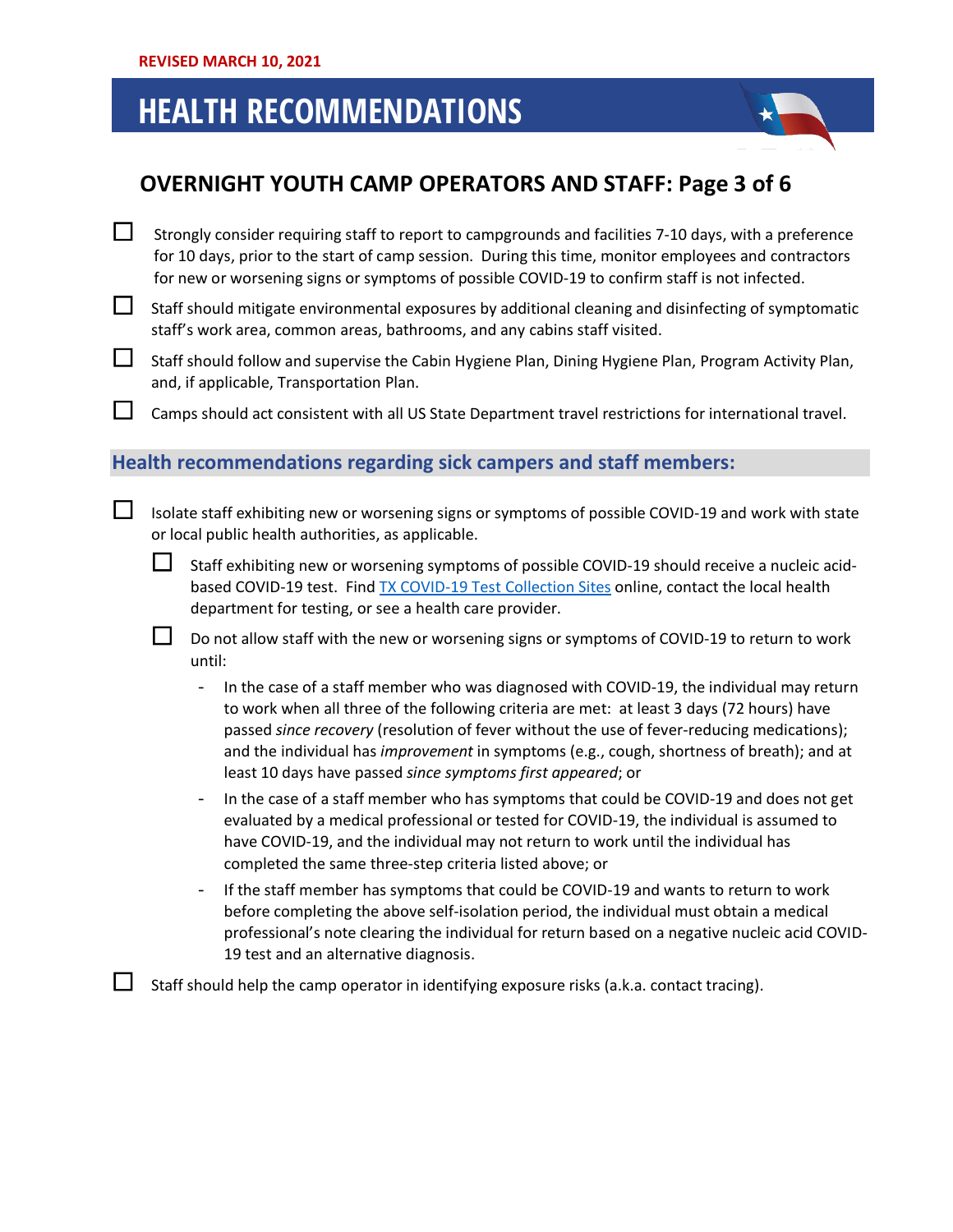

### **OVERNIGHT YOUTH CAMP OPERATORS AND STAFF: Page 4 of 6**

 $\Box$  To the extent possible, separate campers and staff into groups or cohorts that remain consistent over the camp session. Discourage mixing between groups or cohorts. Consider programs that operate by groups defined by age/grade or bunks with dining/activity cohorts that may include single or a group of bunks.

 $\Box$  Immediately isolate any camper or staff member who tests positive for COVID-19 and report the positive test to the appropriate health authority.

- If a staff member tests positive for COVID-19, the staff member will immediately leave the camp, and the camp operator should notify parents or guardians of possible exposure to a lab-confirmed case of COVID-19.
- If a camper tests positive for COVID-19, the camper's parent or guardian should pick up, or arrange to have picked up, the camper within 8 hours.

When an individual tests positive for COVID-19, notify all parents or guardians of campers in the cohort. The parents or guardians may decide to either pick up their child from the camp or leave the child in the camp and trust the camp to take appropriate safeguards. Keep the cohort containing the individual who tested positive for COVID-19 isolated from other cohorts at the camp for the short of the remainder of the camp session or 14 days.

If three or more cohorts have had any identified positive cases of COVID-19, work with state or local public health authorities, as applicable, about continued operations of the camp session.

Staff should follow and supervise the Cabin Hygiene Plan, Dining Hygiene Plan, Program Activity Plan, and, if applicable, Transportation Plan.

### **Health recommendations limiting access to camp grounds and facilities:**

| No parents or guardians visiting the camp during or between camp sessions, except to drop-off and |
|---------------------------------------------------------------------------------------------------|
| pick-up campers.                                                                                  |

 Modify camper drop-off and pick-up procedures to keep parents and guardians from coming within 6 feet of individuals not within the same household. Possible strategies include, but are not limited to, staggering drop-off and pick-up times.

If possible, parents and guardians should remain in their vehicles at camper drop-off and pick-up.

 $\Box$  No visitors to the camp unless necessary for camp operations, such as food delivery. Visitors should maintain social distancing of at least 6 feet from other individuals while at camp, and should follow camp protocols for symptom screening and hand washing or sanitization.

| Designate a facility on the camp grounds for staff to take a break. |  |
|---------------------------------------------------------------------|--|
|---------------------------------------------------------------------|--|

| ட | Once staff arrive at the camp, they should be restricted from traveling into surrounding communities |
|---|------------------------------------------------------------------------------------------------------|
|   | during their time off as much as possible.                                                           |

Hold packages received by the camp for 24 hours before delivering to campers or staff.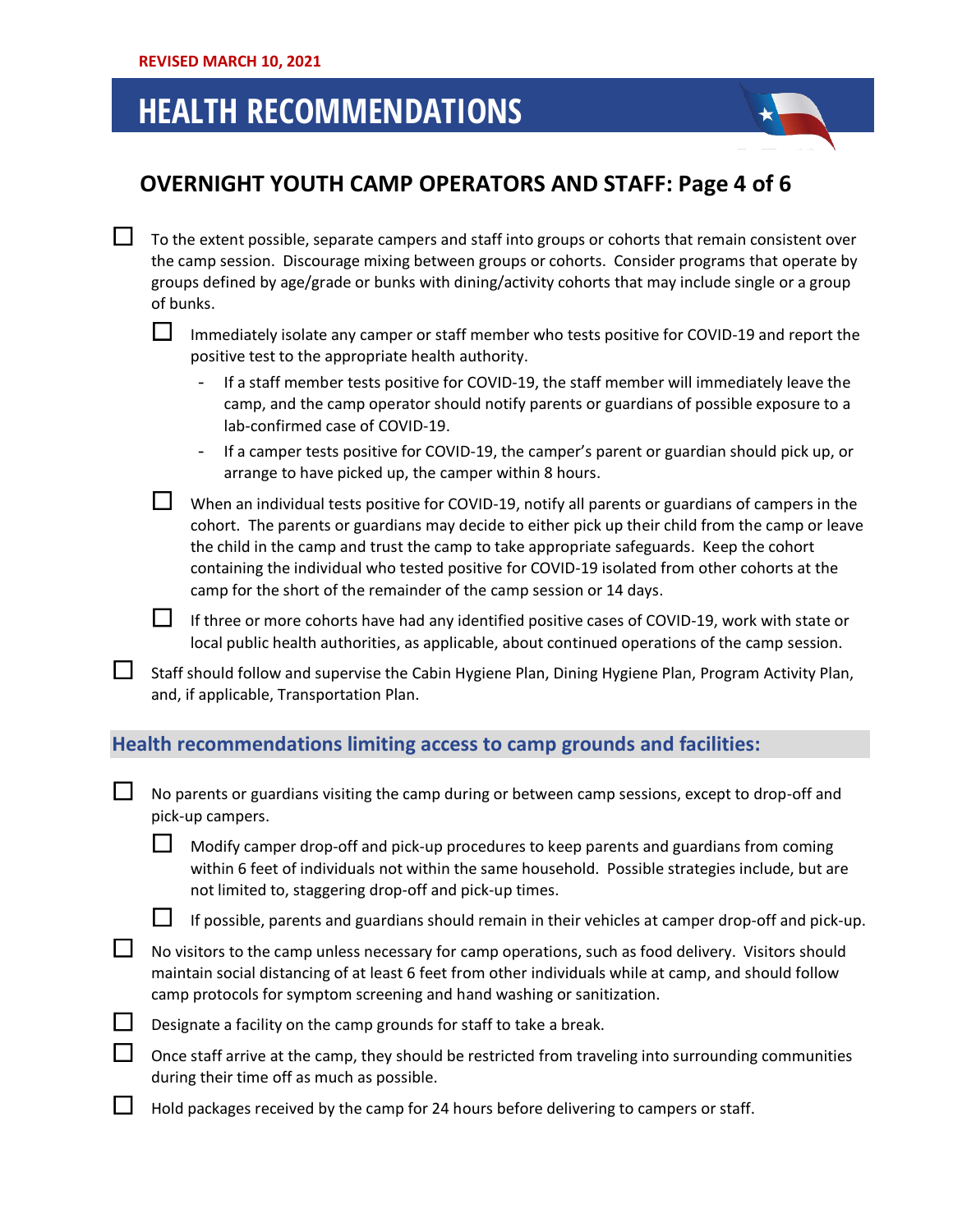## **OVERNIGHT YOUTH CAMP OPERATORS AND STAFF: Page 5 of 6**

|   |                                                                                                                                                                      | Health recommendations for camp grounds and facilities:                                                                                                                                                                                                                                                                                                                                                      |  |  |
|---|----------------------------------------------------------------------------------------------------------------------------------------------------------------------|--------------------------------------------------------------------------------------------------------------------------------------------------------------------------------------------------------------------------------------------------------------------------------------------------------------------------------------------------------------------------------------------------------------|--|--|
|   |                                                                                                                                                                      | Develop, train and implement increased daily sanitization protocols for common surfaces, restrooms,<br>dining halls, cabins, recreational equipment, and camp facilities.                                                                                                                                                                                                                                    |  |  |
| 니 |                                                                                                                                                                      | Make hand sanitizer, disinfecting wipes, soap and water, or similar disinfectant readily available<br>throughout the camp.                                                                                                                                                                                                                                                                                   |  |  |
| ப | Consider having an individual wholly or partially dedicated to ensuring the health protocols adopted<br>by the camp are being successfully implemented and followed. |                                                                                                                                                                                                                                                                                                                                                                                                              |  |  |
|   |                                                                                                                                                                      | Camp health policies and protocols should include communicating and coordinating with the local<br>health department, local emergency services, and local health care providers before the start of a<br>camp session. This coordination should include ensuring prompt and coordinated response to COVID-<br>19 and other emergencies, including the ability to have symptomatic staff tested for COVID-19. |  |  |
|   |                                                                                                                                                                      | At least daily while at camp, all staff and campers will be screened for any new or worsening signs or<br>symptoms of possible COVID-19, including having temperatures taken.                                                                                                                                                                                                                                |  |  |
|   | Ensure access to on-site medical personnel, or on-call physician, for the duration of a camp session.                                                                |                                                                                                                                                                                                                                                                                                                                                                                                              |  |  |
|   |                                                                                                                                                                      | On initial arrival at camp, all campers and staff should undergo a screening supervised by the<br>camp health staff to assess the potential for communicable diseases, to establish a health status<br>baseline, and to identify health problems.                                                                                                                                                            |  |  |
|   |                                                                                                                                                                      | Parents or guardians may choose to wait nearby until the camper's health screening is complete.                                                                                                                                                                                                                                                                                                              |  |  |
|   |                                                                                                                                                                      | Developing and implementing health protocol plans:                                                                                                                                                                                                                                                                                                                                                           |  |  |
|   |                                                                                                                                                                      | Develop and implement a Dining Hygiene Plan to include:<br>No self-serve buffet meals                                                                                                                                                                                                                                                                                                                        |  |  |
|   |                                                                                                                                                                      | Serve meals with disposable utensils, napkins, cups, and plates. If disposable items are not<br>feasible or desirable, ensure that all non-disposable food service items are handled with gloves<br>and washed with dish soap and hot water or in a dishwasher. Individuals should wash their<br>hands after removing their gloves or after directly handling used food service items                        |  |  |
|   |                                                                                                                                                                      | Clean and disinfect tables, chairs, etc. after use                                                                                                                                                                                                                                                                                                                                                           |  |  |
|   |                                                                                                                                                                      | Develop and implement a Cabin Hygiene Plan to include:                                                                                                                                                                                                                                                                                                                                                       |  |  |
|   |                                                                                                                                                                      | Hand washing or hand sanitizing protocols<br>Sanitization by camper protocols                                                                                                                                                                                                                                                                                                                                |  |  |
|   |                                                                                                                                                                      |                                                                                                                                                                                                                                                                                                                                                                                                              |  |  |

Sanitization of common/shared surfaces